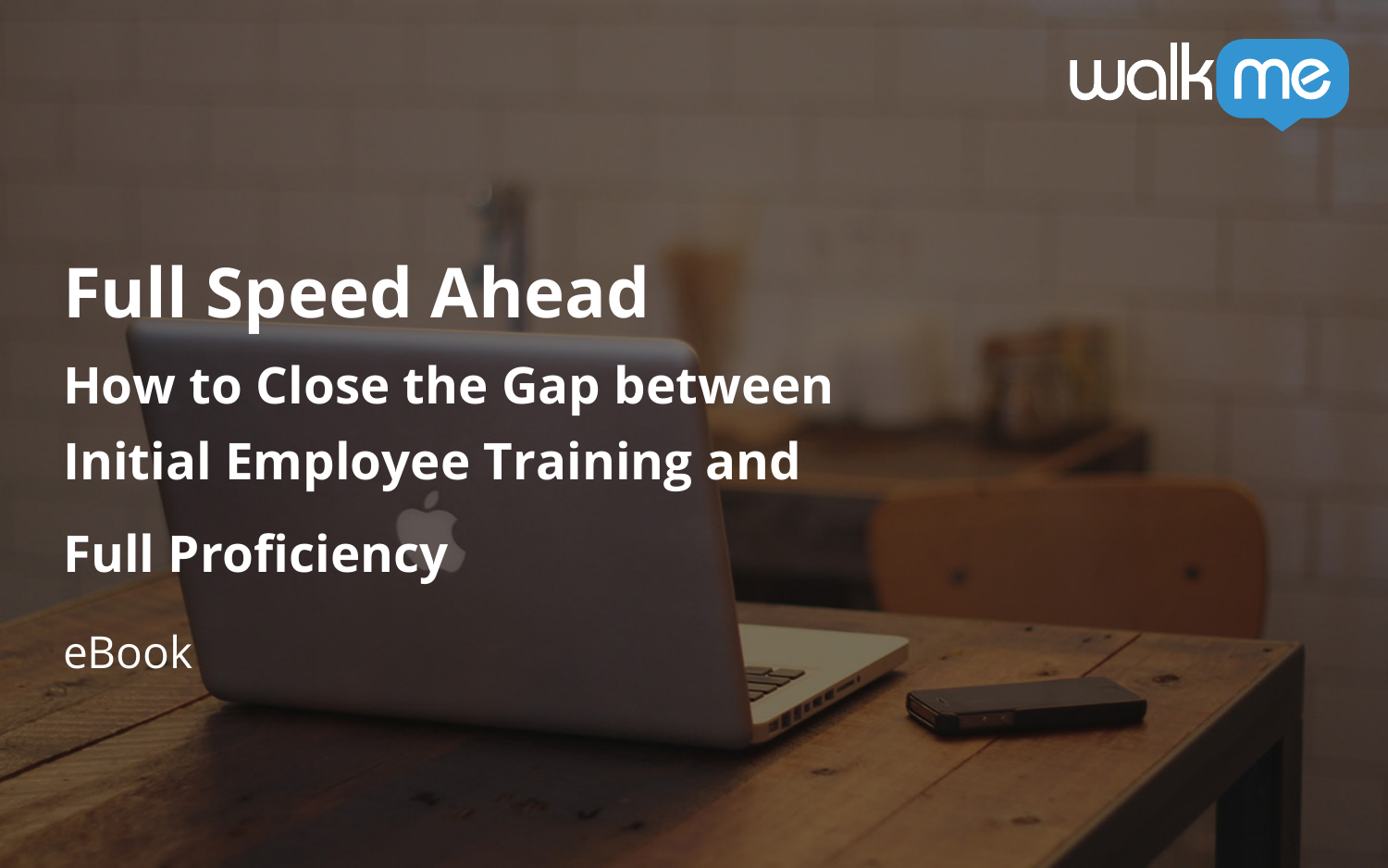## **Table of Contents**

INTRODUCTION – HOW TO PREVENT THE

ICE OF RELEVANCE

HOW MOTIVATION PLAYS A KEY ROLE IN ACHIEVING PERFORMANCE PROFICIENCY

| <b>INTRODUCTION - HOW TO</b><br>PROBLEM OF FORGETTING            |
|------------------------------------------------------------------|
| THE IMPORTANCE OF RELE                                           |
| <b>HOW MOTIVATION PLAYS A</b><br><b>ACHIEVING PERFORMANCE</b>    |
| <b>POST-TRAINING MUSTS - E</b><br><b>IMMEDIATE APPLICATION (</b> |
| PERFORMANCE SUPPORT -<br>IN THE MOMENT OF NEED                   |
| <b>ABOUT WALKME.</b>                                             |
|                                                                  |

POST-TRAINING MUSTS – EVALUATION & IMMEDIATE APPLICATION OF KNOWLEDGE

> SUPPORT – LEARNING T OF NEED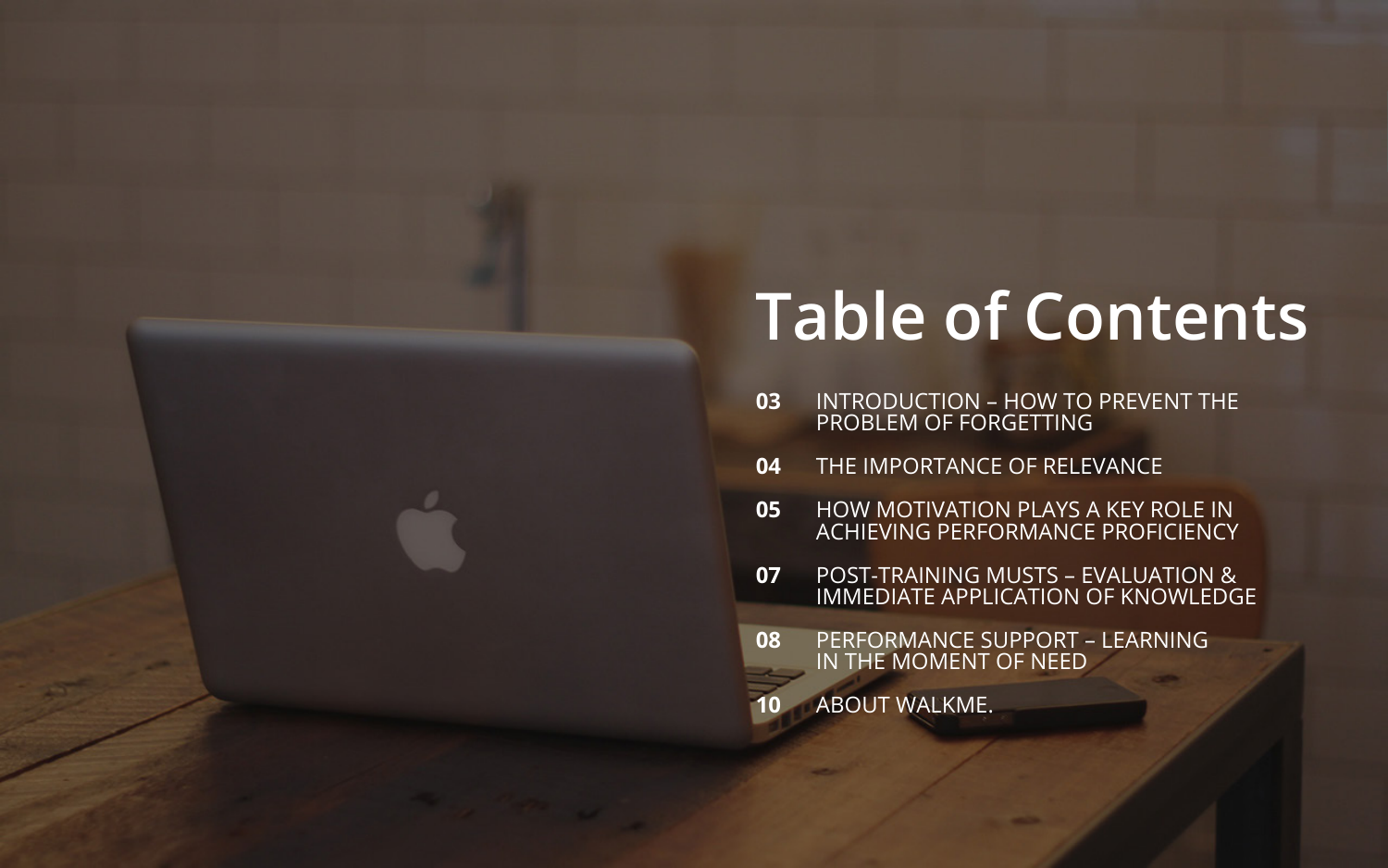### *Introduction – How to Prevent the Problem of Forgetting*

The greatest challenge facing employee training managers is that of low knowledge retention -- the amount of knowledge absorbed by the learner during training that helps the worker complete his/ her required tasks.

A common scenario familiar to training managers is that of a new employee completing four days of training on the company's CRM software. After the initial training period, the employee's supervisor expects the employee to hit the ground running and begin showing results. Instead, the supervisor is oftentimes frustrated because the employee has forgotten much of what he/she has learned and is unable to immediately apply that knowledge to the actual work.

According to the Association for Talent Development (2015), **learners forget 58% of what they just learned within an hour after training ends.** You can't blame the trainer -- even in the most engaging, innovative, and well-executed training programs, a proficiency gap will still exist.

Even if the employee absorbed and retained 75% of the information, he/she is still liable to make a series of mistakes and repeatedly ask

for assistance. The manager will therefore be hesitant to assign full responsibility to the employee and instead, look towards the day the employee will be able to achieve full proficiency on the CRM software.

Experienced "learning and development" leaders recognize that most learning takes place beyond the initial formal learning sessions. Humans have a natural tendency to learn by repetition and practice, not just by knowledge retention.

Whether it is a child learning to ride a bicycle or an adult learning to operate a particular enterprise software, training takes time. The saying is "practice makes perfect," not "hearing makes perfect". Also, people learn in different ways and at different paces. Every learner is different and should be provided with the adequate learning tools to achieve the desired goals.

This white paper examines proven strategies to shorten the gap between the end of training and the point at which the learner reaches full levels of proficiency and independence.

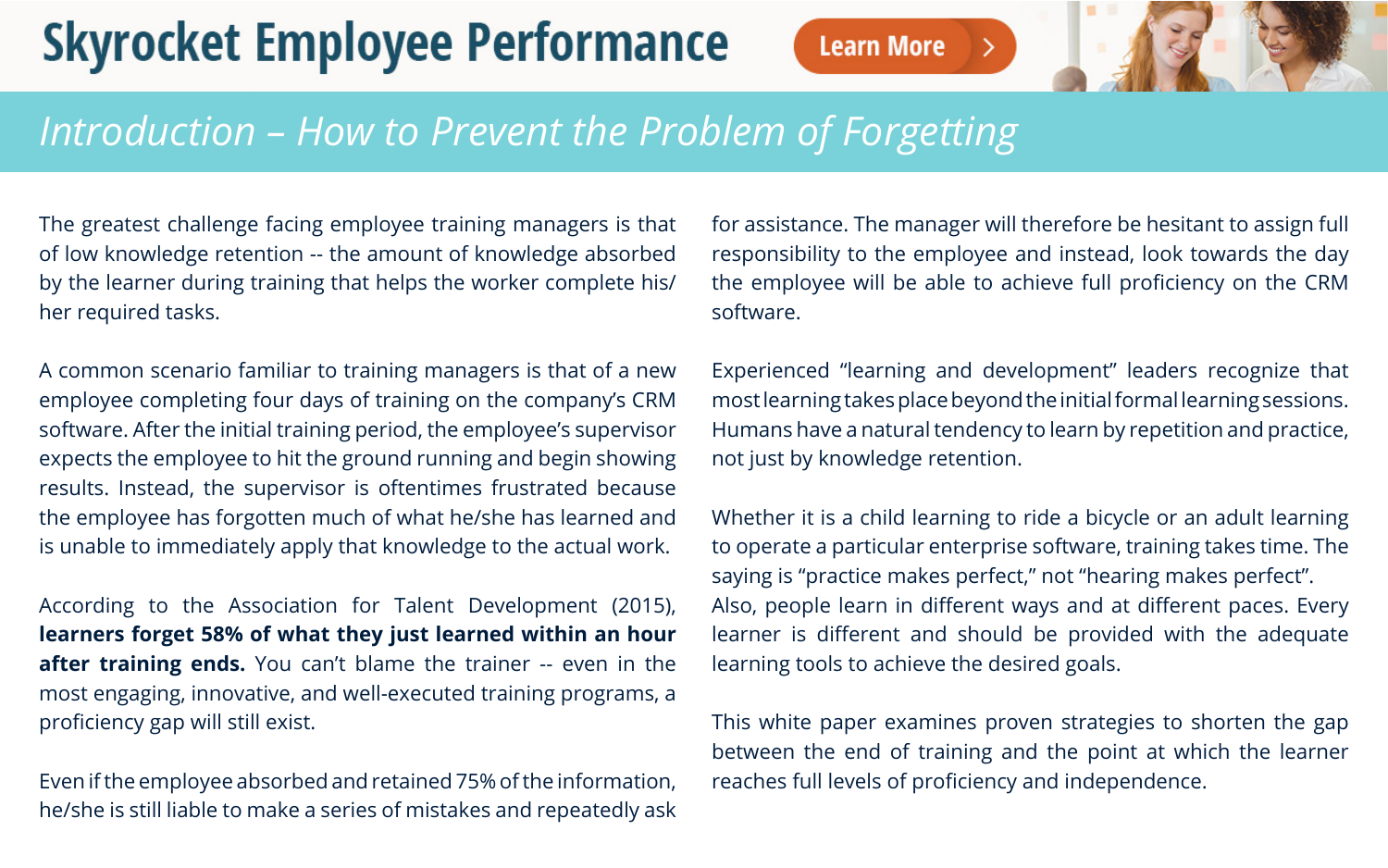### THE IMPORTANCE OF RELEVANCE

The likelihood that employees will apply what they learned to their work increases when training is relevant to the direct actions that workers need to perform in their everyday activities. Employee training strategies should not just be limited to the theoretical. When the link between training and task performance is crystal clear, it is easier for the employees to apply what they have just learned.

Here are three ways that help make training relevant:

### **1. Putting Emphasis on the "How"**

Training how to complete tasks is the best way to help your employees find relevance and value in their training. Try to make the instructions very specific. Offer a more tangible way to train your employees by making use of practical examples, demonstrations, assessments, and test groups, rather than speeches and theoretical explanations.

#### **2. Practice Makes Perfect**

In order for us to learn new things, especially tasks that we have to repeat over and over again, the brain needs to make new neural pathways. The brain does this through practice. The more we do something, the more likely we are to remember how to do it in the future. The expression "practice makes perfect" derives from this concept.

So, provide opportunities for your employees to participate and practice specific tasks. This way, not only will they be more involved and alert throughout the training sessions, but also will be more likely to retain the information.

#### **3. Set Standards and Expectations**

Set end-goals for the training course. Your employees will be more motivated if they are given a set of clear and achievable standards and expectations that they need to meet. Having said that, assessments should be carried out in a constructive manner so that participants don't feel too much pressure.

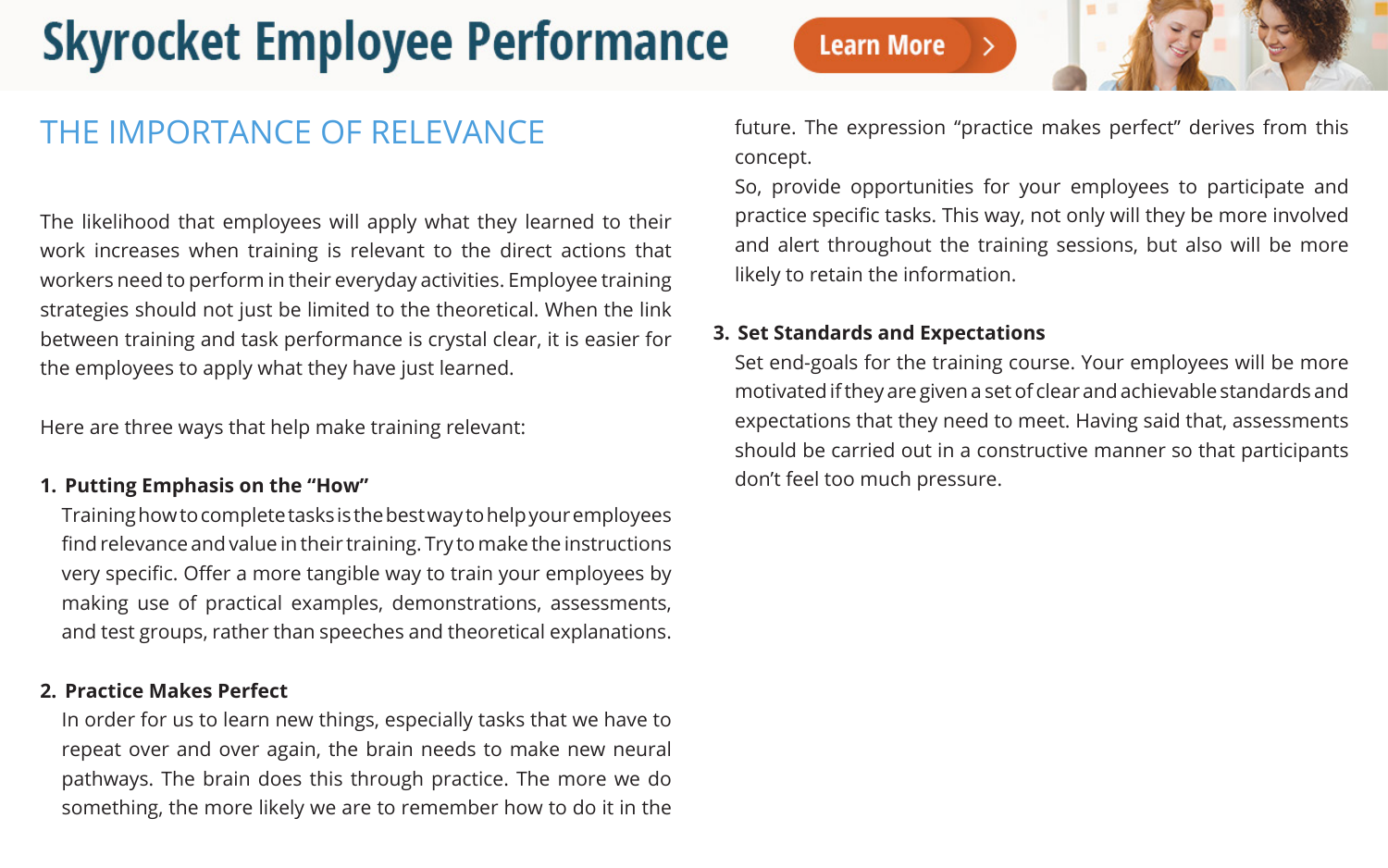### **Learn More**



Training is a term that, depending on the individual, elicits different responses. For the employees, training is a signal of extensive, boring training sessions, while for the employer, it is a sign of development.

Understanding the role that motivation plays, and how to maximize it, is critical in rapidly advancing proficiency levels.

### **1. Gamifying Learning**

Games that have goals, rewards, and challenges are instantly stimulating to the player. Rewards and goals even become motivators themselves which, if implemented correctly, can incentivize employees to participate in, and even enjoy, training. Another motivational concern is morale. Employees who are confident and feel proud of accomplishing goals have greater motivation to continue. The modern workplace often sees employees as just another cog in the machine, but perhaps it is time for some of those formalities to die with the old century and make employees feel more valued and appreciated.

## **2. Goals and Incentives**



Motivation can also falter when employees feel lost, directionless

### HOW MOTIVATION PLAYS A KEY ROLE IN ACHIEVING PERFORMANCE PROFICIENCY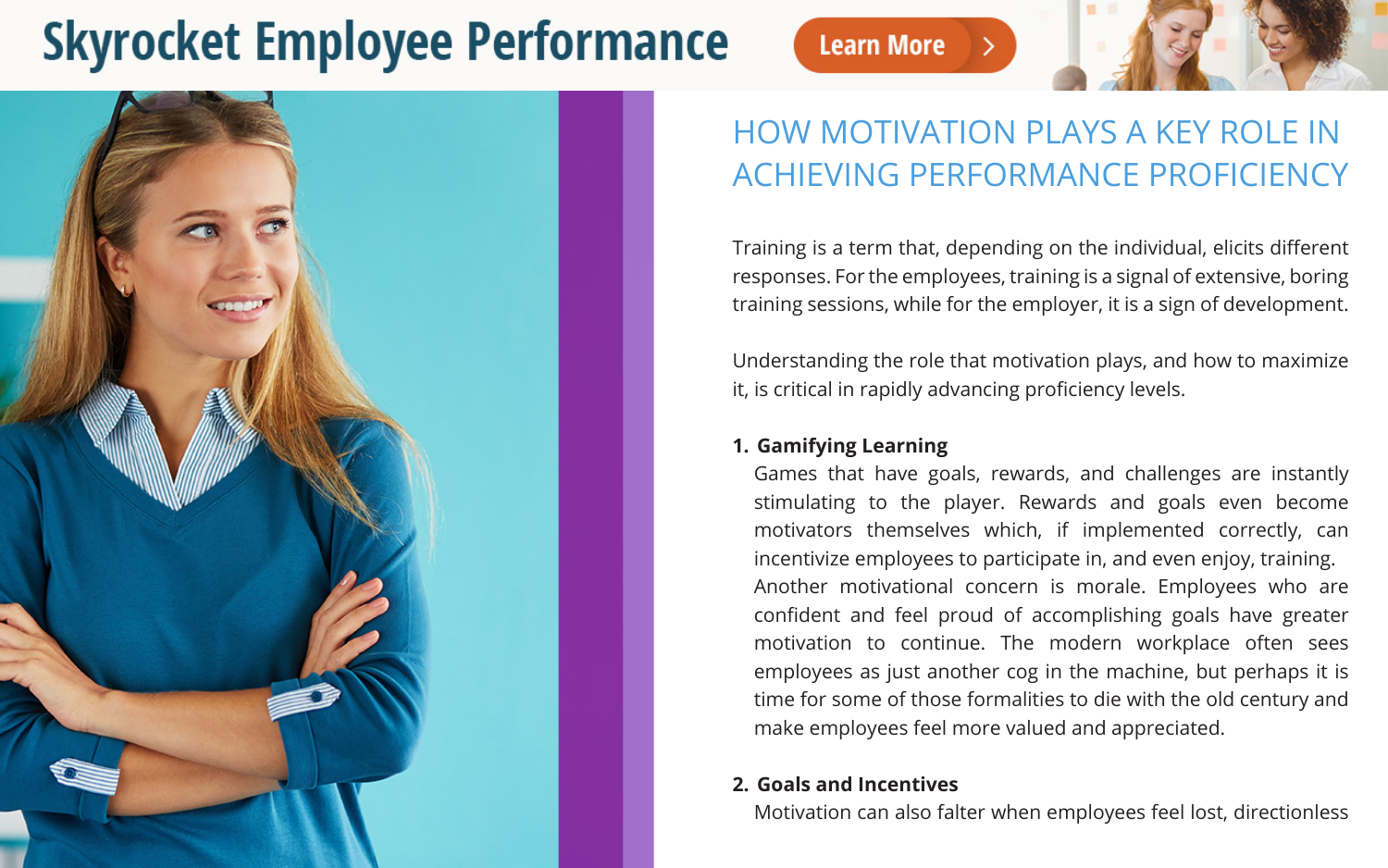or develop a sense of futility. Clearly-defined and attainable goals that can achieve notable results will garner significant increases in motivation among employees, both in their work and in training. While these may solve issues of motivation, what can an employer do to be proactive in the training process? Employers can motivate employees with real incentives, both while working and in training. Motivate your employees to succeed in training by offering them raises, bonuses, or other perks that show them that they are appreciated by their management.

Managers should receive similar incentives and clearly-defined goals in order to motivate themselves to perform their duties well. Managers should also formulate and consistently update their motivation strategies to adapt to changing policies, strategies, and systems.

### **Learn More**

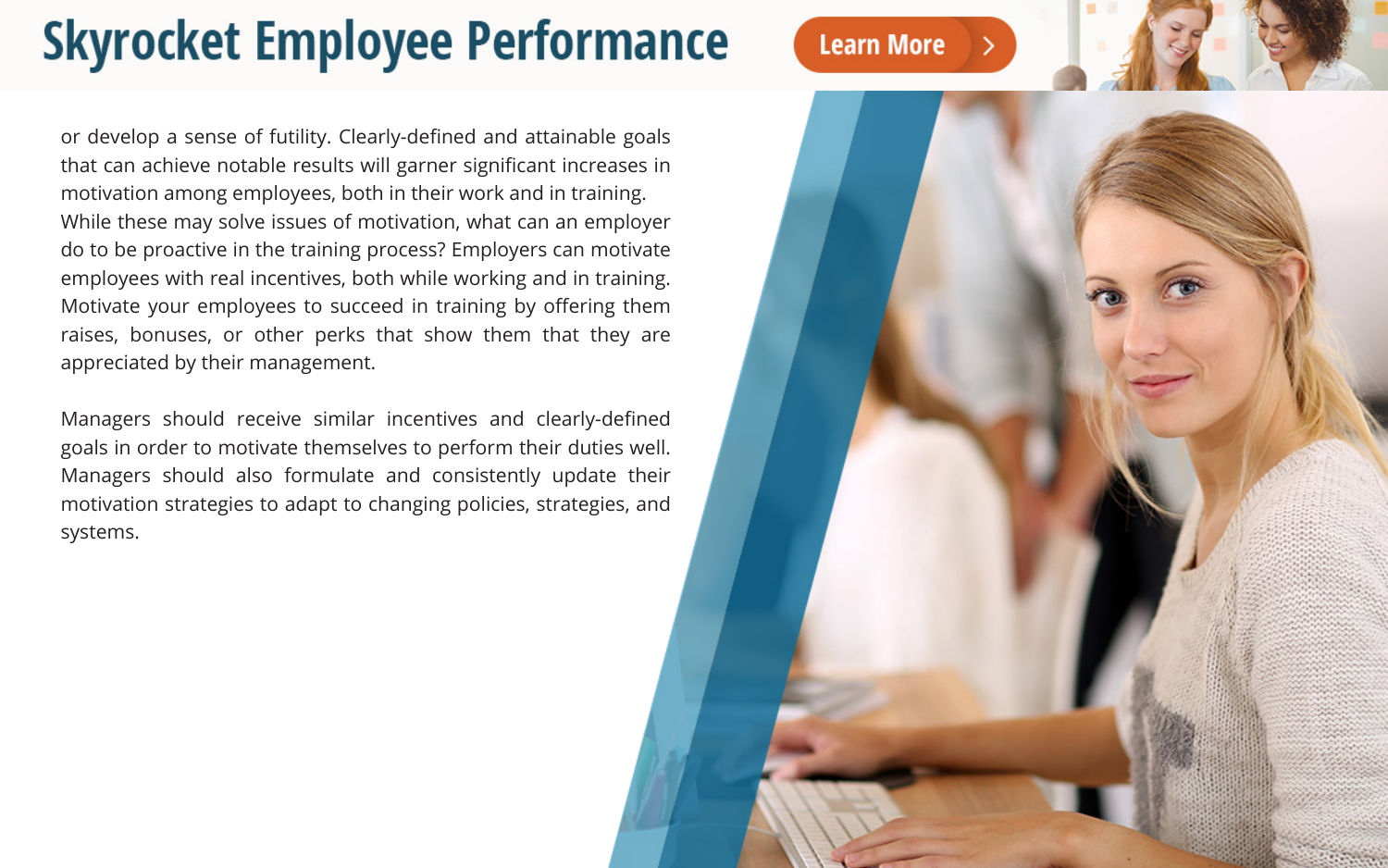So the initial training sessions have ended and now you have arrived at the "gap" period, where the employee has acquired the critical workrelated knowledge, yet is not fully ready to perform his/her tasks errorfree, and without assistance from others.

In order to help the employee achieve full proficiency faster, it is imperative to follow a series of guidelines:

#### **1. Evaluate Training Results**

The first thing that executives should do after the initial training period is to evaluate the results. Look back at the original training objectives and see if the original goals were met. Look at what knowledge was successfully transferred and what knowledge was not. Then try to figure out why certain training elements were successful and others not. If the training session has been developed properly, then both of these objectives will be specific and measurable.

In addition, a relatively easy way in which employers can understand what needs to be done to improve training is to get employees' feedback. This can be done directly or on an individual basis, both after the training has ended and at regular intervals.

You can personally ask or send out online surveys to your employees in order to learn how effective they believe the training session was and what

- difficulties, if any, remain.
- **2. Get Workers to Quickly Apply Knowledge**  training sessions.

It is important that managers foster an environment in which their employees can easily apply the knowledge they learned. When they are able to do this, and thus see a direct connection between what they learned and their day-to-day activities, they are more likely to be willing to partake in future

Finally, when employees begin applying the knowledge they learned in their day-to-day work, employers get a real understanding of the information learned throughout training.

Aside from the initial training success assessment that you get from the employee feedback, it is very important to monitor your employees' skills

**3. Monitor Their Skills Closely** closely after the training has been completed.

Results often fail to show up immediately, so it is better for employers to monitor their workers over a long period of time, while also taking care to bridge any gaps in their knowledge.

**Learn More** 



## **Skyrocket Employee Performance**

### POST-TRAINING MUSTS – EVALUATION & IMMEDIATE APPLICATION OF KNOWLEDGE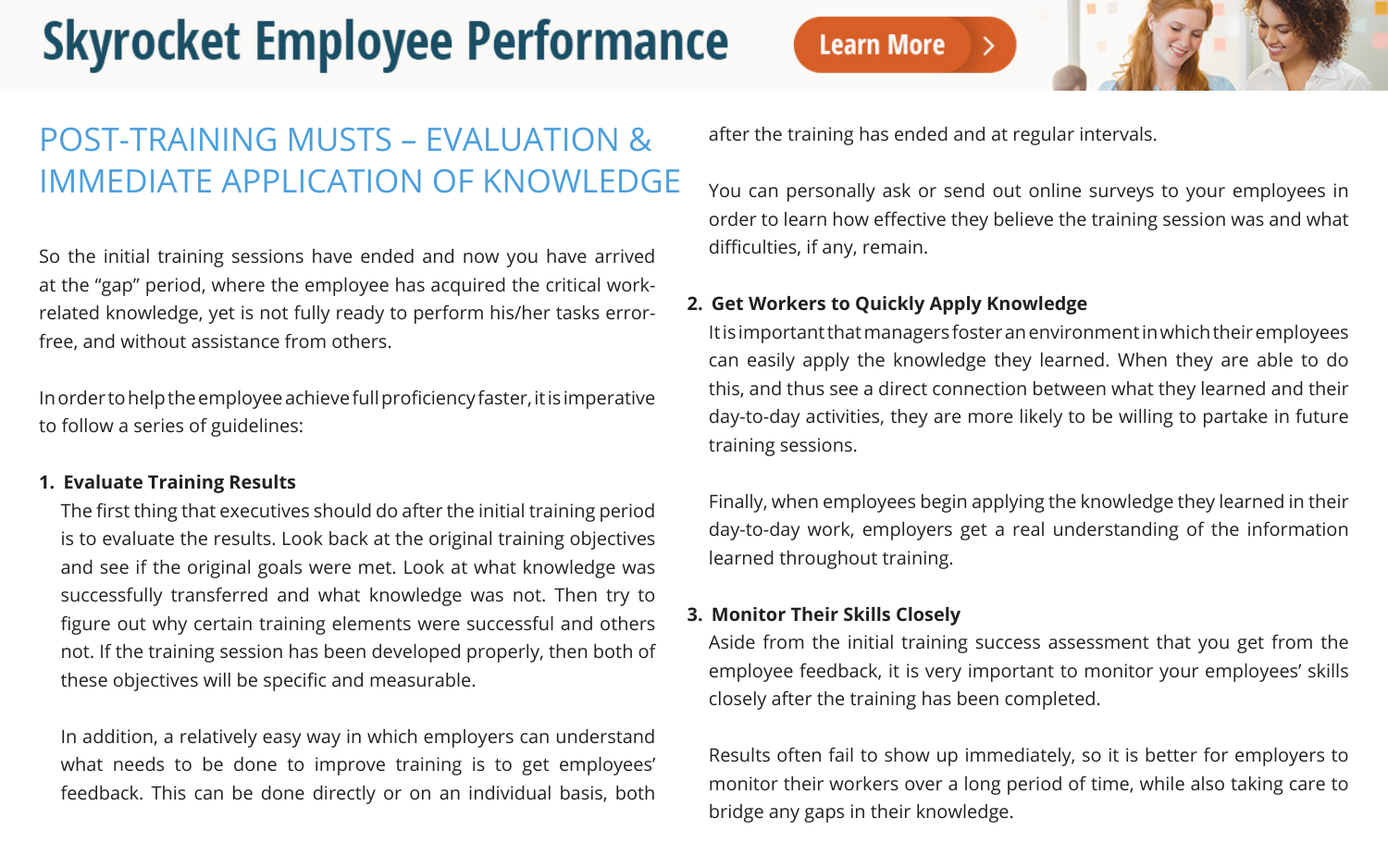[According to a McKinsey report,](http://w.walkme.com/racetosuccess?t=8&eco=Training&camp=FullSpeedEbook&land=racetosuccess&pitch=Employee-Productivity) employees spend 1.8 hours every day— 9.3 hours per week, on average—searching and gathering information. It is as if a company hires 5 employees, only to have 4 show up to work, while the 5th is off searching for answers and not contributing any value.

After the initial training period, how can you decrease the amount of time that your employees are spending searching for information?

#### **1. Continuous Learning**

Much has been written about continuous learning – looking at employee learning as a long-term process far beyond the initial training event - and its importance in strengthening employee performance. Jane Hart (industry analyst) wrote about 5 characteristics of contemporary [knowledge workers](http://w.walkme.com/racetosuccess?t=8&eco=Training&camp=FullSpeedEbook&land=racetosuccess&pitch=Employee-Productivity), in which she stresses that workers learn best onthe-job when encountering a problem. This learn-as-you-go approach does not entirely eliminate the need for initial training. On the contrary, it allows the initial sessions to focus more on "big picture" issues, instead of focusing on small, technical details.

#### **2. Blended Learning**

It is most effective to combine initial learning and continuous learning.

### PERFORMANCE SUPPORT – LEARNING IN THE MOMENT OF NEED

Blended learning is an effective technique where employers combine classroom time and online learning. This online learning is a type of performance support that delivers information to the employee in the exact moment it is needed. If an employee forgets how to perform a particular task within some type of business software, he/she can get access to immediate, on-screen guidance without having to guess or ask for assistance.

No matter what software your employees are on, they can find an answer to a question without having to leave their desk or work area. This ability also brings about a sense of empowerment, since he/she now does not have to ask around and wait for assistance. This helps increase motivation levels and as a result, improves productivity.

#### **3. Performance Support Technologies**

There are several different types of performance support technologies available, and the role of a training manager is to find the best way to facilitate the use of learning materials at any time, accessible from anywhere, and on any device.

Mobile devices, primarily smartphones and tablet computers, have recently seen an increased role within performance support systems. As more companies adopt a BYOD (Bring Your Own consumer Device to work) policy, such devices allow employees to learn as they work, both at home, in the office, and on the move. Training managers must strategize on how to make

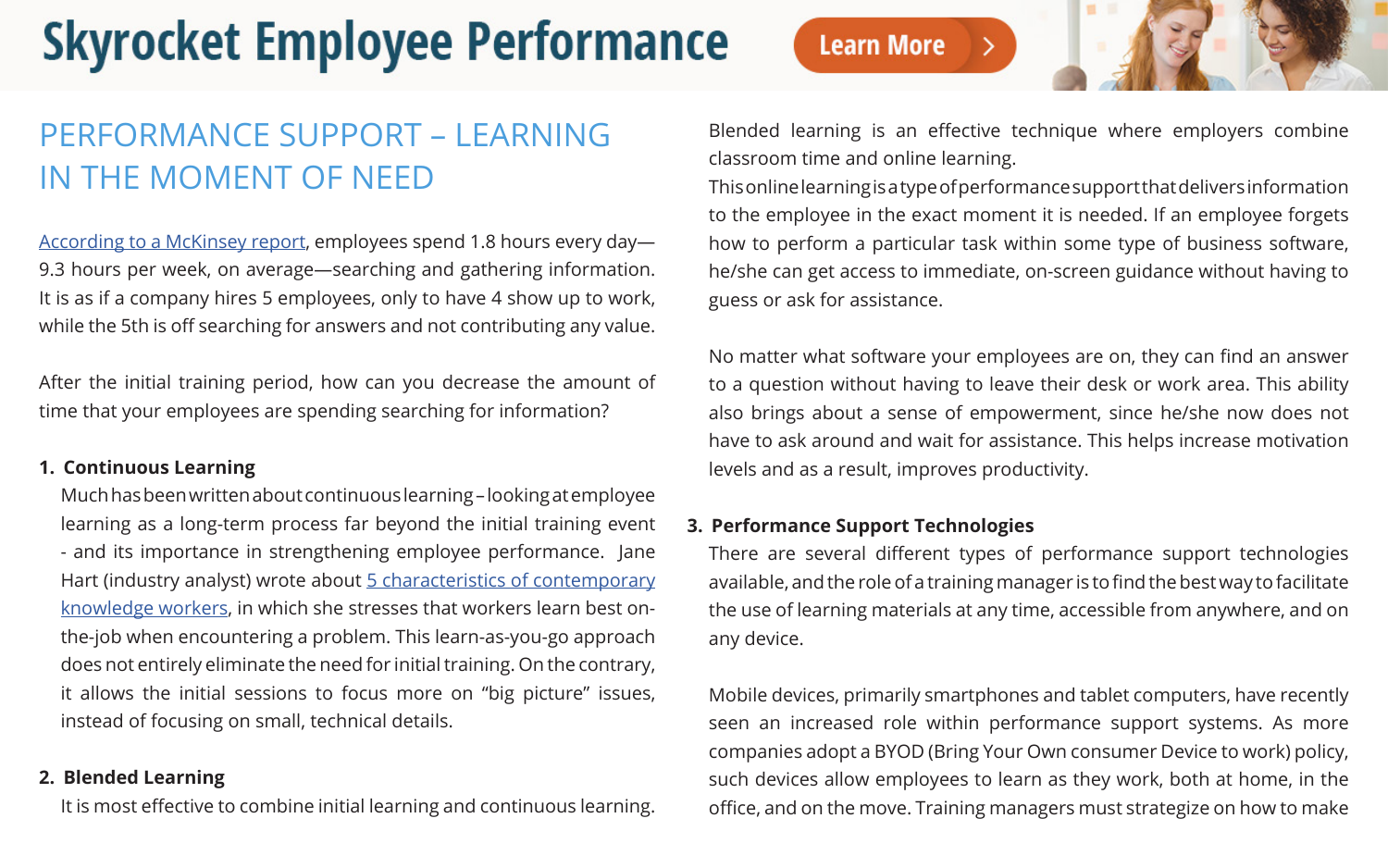**Learn More** 



performance support software easily available and user-friendly.

[WalkMe](http://w.walkme.com/racetosuccess?t=8&eco=Training&camp=FullSpeedEbook&land=racetosuccess&pitch=Employee-Productivity), an online guidance and engagement technology, is able to provide employees a valuable performance aid that gives them simple, step-by-step instructions in the precise moment of uncertainty. WalkMe provides managers the opportunity to give their employees the tools to complete the most complex tasks. By using a series of interactive tip balloons overlaid on the software, employees see tasks broken down into short, step-by-step guided instructions. As a result, employees no longer need to focus on the technical aspects of operating the software and instead, on their main goals of using the software.

In the absence of such technology, learners struggle to figure out how to manage and operate the new software, whereas technology like this can guide them easily and quickly toward their final objective. WalkMe can also give you an accurate assessment of the progress of individual workers, as well as the progress of your work force as a whole by providing an analytics dashboards.